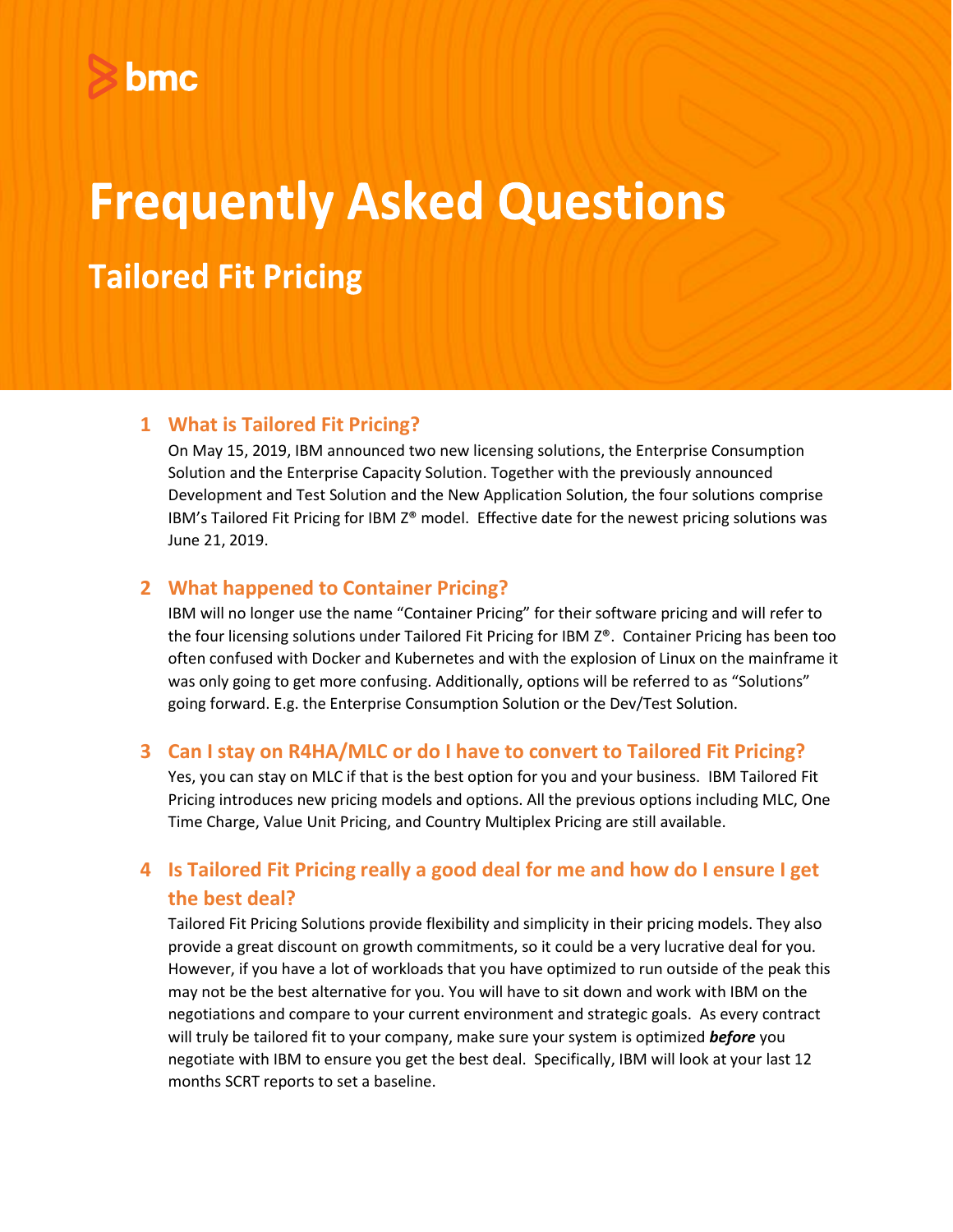#### **5 What do you mean when you say 720Forever?**

In a 30-day month with 24 hours per day there are 720 hours per month. With the new pricing solutions based on consumption and no longer on the peak R4HA, you need to manage every hour of the month as you are paying for every hour of the month now. This is just a reminder that if you have rogue workloads that previously ran outside of the peak, under Enterprise Consumption Solutions you will have to pay for those MSUs consumed. Therefore, it's important for you to change your monitoring and performance focus because under this model you must manage *all hours of the month*, not just your R4HA peak.

### **6 What happens if I use too many or not enough of my MSUs contracted for under Enterprise Consumption Pricing?**

If don't use all your contracted MSUs, per IBM's announcement, the MSUs may be carried over to the next year in an existing contract. However, keep in mind that MSUs not utilized by end of the contract will expire.

If you use too many MSUs then at the end of each year there is a true up process and IBM will bill your company for MSUs consumed above the contracted amount. The good news is that IBM is reporting that growth MSUS will receive a significant discount. Per IBMs announcement, it can be up to a 50% discounted

### **7 Can I use multiple solutions under Tailored Fit Pricing (e.g. Dev/Test and Enterprise Consumption)?**

Tailored Fit Capacity Consumption Solutions are an all-in solution and your environment will be used as a baseline to create a fixed price agreement. You can combine the other pricing solutions to meet your needs. Customers that have already piloted the new pricing models with IBM reported that they often have more than four different pricing solutions. It seems to be common to have multiple Enterprise Consumption solutions depending on the IBM products running on those LPARs. IBM has communicated that in addition to the Multiple Enterprise Consumption Solutions for production workloads you can have one Dev/Test Solution. IBM New Application Solution is also available for new mainframe workloads. That is the beauty of "Tailored Fit", you can pick the combination of solutions that will work best for you and your environment.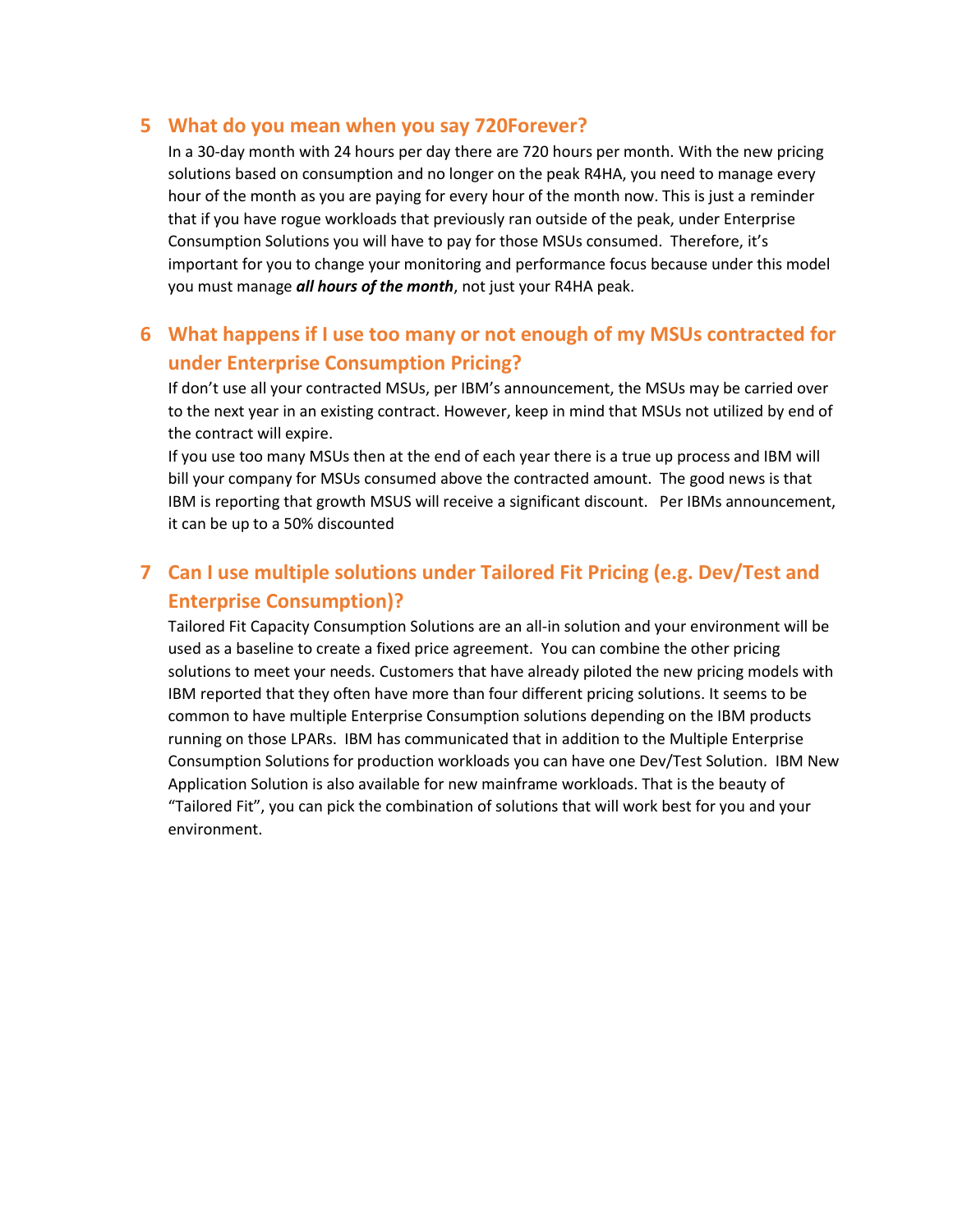# **Frequently Asked Questions**

### **BMC Solutions & Tailored Fit Pricing**

### **8 What does Tailored Fit Pricing mean to my existing CAzE software?**

There are no immediate impacts to your existing Cost Analyzer for zEnterprise® software. Cost Analyzer currently supports the forecasting and modeling of the IBM TFP Dev/Test Solution and New Application Solution. If you are expecting to move to the Enterprise Consumption or Enterprise Capacity Solutions, please speak with your BMC Account Team to determine the best course of action.

### **9 What does Tailored Fit Pricing mean to my existing iCAP software?**

There are no immediate impacts to your existing Intelligent Capping for zEnterprise® software. Intelligent Capping currently adjusts the capping technology in support of the of the IBM TFP Dev/Test Solution. If you are expecting to move to the Enterprise Consumption or Enterprise Capacity Solutions, you should talk with your BMC Account Team to determine the best course of action.

### **10 Will CAzE and iCap continue to support me if I move to Tailored Fit Pricing?**

Every customer contract with IBM will be Tailored Fit and customized to your environment. As BMC solutions are sold based on business value your BMC Account Team would be happy to work with you to determine the best course of action if you move to a Tailored Fit solution.

### **11 What happens to my contract with BMC if I move to Tailored Fit Pricing?**

This will be discussed on a case by case basis. BMC provides frictionless movement to a variety of pricing models with our own licensing agreements and IBM's Tailored Fit Pricing is another model that BMC supports. Our BMC Account Teams look forward to listening to customer needs to help create the optimal pricing model for each environment.